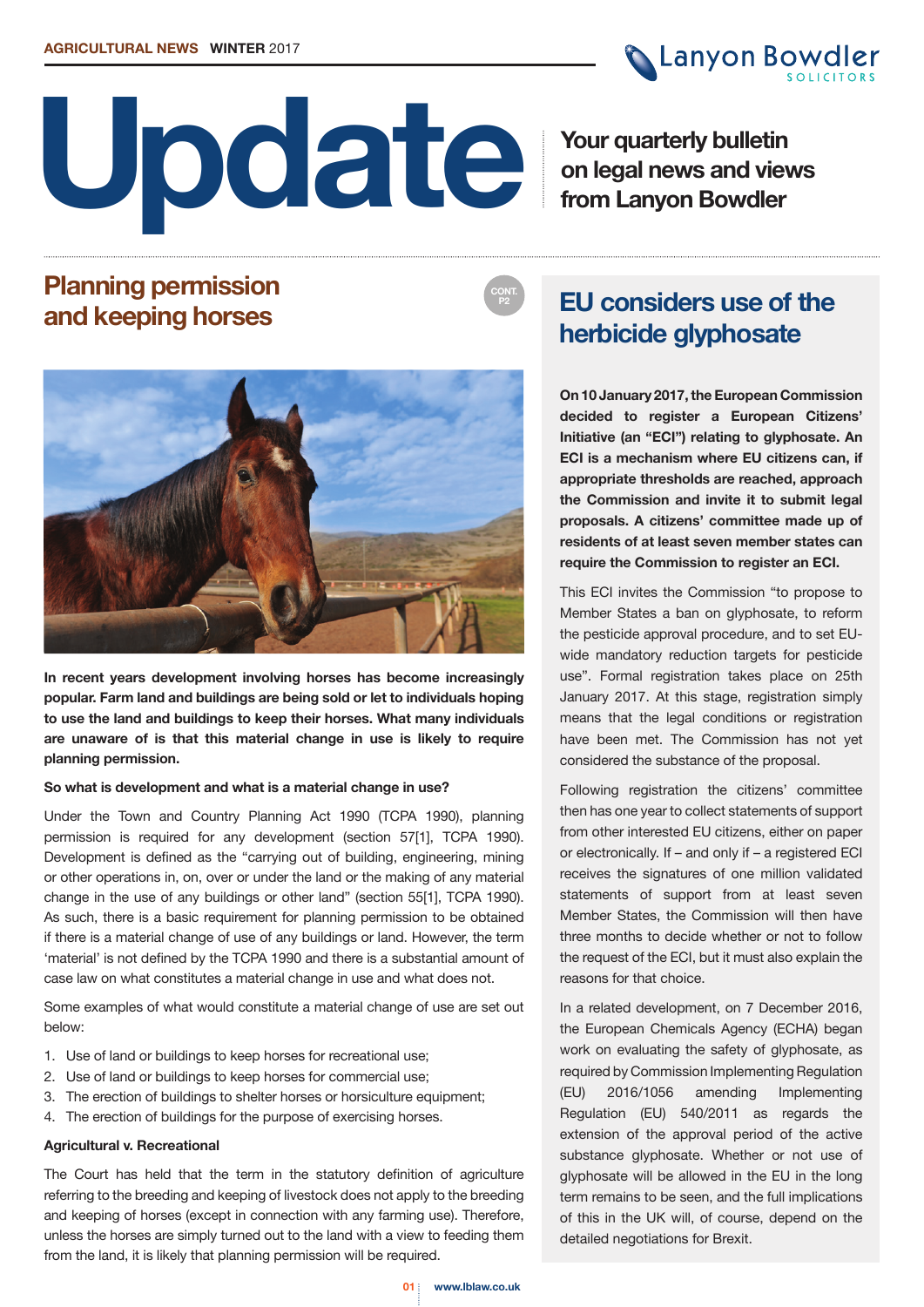"Very reliable, easy to contact and very professional."

Mr & Mrs D Allsop, Much Wenlock

### **PLANNING PERMISSION AND KEEPING HORSES**

*Continued from page 1...*

Example: You purchase a plot of land from a local farmer intending to keep the family horses on, but the field is currently used by the farmer to graze sheep. If you use the field to house, graze and exercise the horses, will you need to seek planning permission?

Answer: Yes. As the horses will be exercised on the land planning permission is required.

#### **What happens if you do not obtain planning permission?**

Failure to obtain planning permission is commonly known as a 'planning breach'.

It is likely that a retrospective planning application will have to be submitted if a planning breach has occurred. If this retrospective application fails then the Council can serve an enforcement notice which requires you to put things back to the way they were.

#### **How can we help?**

To avoid the risk of enforcement action you should always seek advice before carrying out any change of use or development. At Lanyon Bowdler we have a team of experienced planning solicitors who would be happy to discuss your proposals and advise on any planning queries you may have.

### **1949** by Susan Shanahan

**The Royal Agricultural Show didn't always take place at the Stoneleigh Park site in Warwickshire. Although the show had been in existence since 1840 it was not until 1963 that the first show took place on the Stoneleigh site.** 

Prior to 1963 the show used to take place at a different venue around the country each year and in 1914 and 1949 it came to Shrewsbury (See image top of page 3).

In 1914 King George V attended the show, and in 1949 the show was attended by Princess Elizabeth (later Queen Elizabeth II) and Prince Philip Duke of Edinburgh.

The 1949 show was particularly important to my grandfather as he and his business partner were exhibiting and promoting their most recent innovative piece of agricultural machinery namely 'The Stanley' a mobile elevator and beet loader.

The Stanley was designed with the beet grower in mind, it was unique in itself as it had an engine and did not need to be towed by a tractor or powered by any other means. The

### **Farm thefts** by Brian Evans



**In the run-up to Christmas I read about a number of audacious farm thefts, including the theft of 1,500 geese in Norfolk and the theft of £12,000 worth of meat and cheese from a farm shop in Cambridgeshire. One enterprising Shropshire farmer was reported to have used llamas to deter the theft of Christmas trees (burglar a-llamas?). NFU Mutual reported a spike in the theft of farm machinery in many parts of the UK in the autumn of 2016.**

Farms are often an attractive target for thieves, especially where sheds and yards are some distance away from the farmhouse.

Farmers should ensure that they have adequate insurance cover, but there are lots of steps that can be taken to deter thieves.

- Keep gates to yards closed when possible, and restrict access to land with padlocked gates where appropriate.
- Security lighting and CCTV can deter thieves.
- Make sure that vehicles are locked and keys removed.
- Mark all valuable equipment and portable property with the name of your farm and the postcode.
- Fit immobilisers to tractors etc, consider tracking devices, and make sure that machinery serial numbers are recorded.
- Count your livestock regularly, and make sure they are marked.
- Remote gate alarms and hidden cameras can alert owners to unauthorised access.
- Consider joining a local farm watch scheme.

You might even think about getting some llamas!

**P3**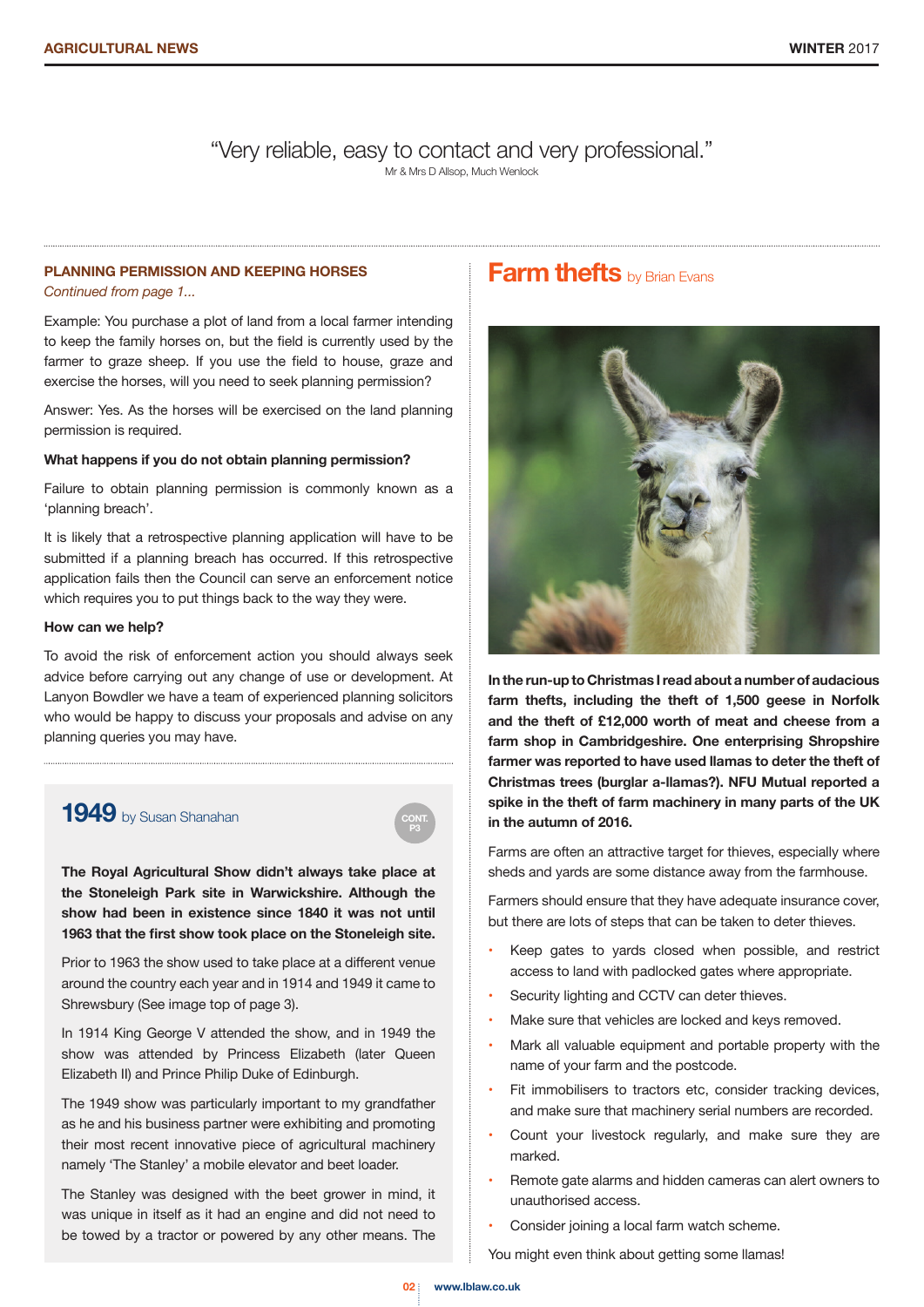### "The solicitor appointed to us had excellent knowledge in the areas appropriate to our needs, with excellent results." Mr C Sanders, Hereford

## **What is your pet hate?** by Susan Shanahan

**We all have certain nuances in our lives that irk us to the extremes and no matter how we try to justify other people's actions we fail to understand why they do what they do. Do they have no understanding that it is wrong or is it the usual attitude "it's not my problem"?**

We could all adopt that philosophy and attitude to life but sadly it does not resolve the problem.

I live in the heart of the countryside in an area of outstanding natural beauty and I feel blessed to have nature around me. Every morning I draw back my bedroom curtains and gaze in awe at the green and pleasant land before me.

I start my day with hope in my heart that everyone embraces the start of a new day as I do with excitement and expectation.

How delusional can I be? Within half a mile of leaving my delightful surroundings I suddenly realise that not everyone feels the same.

It is unfortunate that there are irresponsible, mindless individuals with a blatant disregard for our environment, the welfare of wildlife and future generations, as they regularly see a green space as a convenient place to 'DUMP THEIR RUBBISH'.

Why do they do it? A question I ask myself every time I see a pile of rubble, bricks, plaster, a fridge, mattresses, old beds, settees etc. etc. on the side of the road, or in a hedge, piled high in a layby, gateways, woodland anywhere and everywhere except the recycling sites strategically placed around the county, with open access to all and at no charge to the general public.

I fail to understand their logic as to why they take the time to load the offending objects onto a vehicle to travel miles, usually under the cover of darkness, to dump their rubbish instead of taking it to the recycling centre the next day.

I am tired of picking up fast food cartons, paper bags, empty bottles, cans and other unseemly objects from the grass verge fronting my property. How convenient it is to the offenders to just open the car window and throw it out!

It doesn't matter how small or how large it may be, a sweet wrapper to an unwanted kitchen cupboard, think responsibly and dispose of it thoughtfully and legally in the designated place… A REFUSE BIN OR A RECYCLING SITE.

Fly tipping is the illegal deposit of waste on land contrary to Section 33(1) (a) of the Environmental Protection Act 1990.

Landowners/farmers are liable for any waste that is fly-tipped on their land and can be prosecuted if they do not clear it away, often at a huge cost to their business. The waste poses a risk to livestock, wildlife and the environment.

There is no definitive answer to the escalating problem apart from penalising the offenders, if you can catch them. But, unfortunately this will not deter them as they will just dump their rubbish somewhere else. We need to look to the future and continue to educate the younger generations, encourage them to take more responsibility, learn to respect their environment and help to preserve it as they are the ones who will be living in it.



**1949** *Continued from page 2...*

beet loader could be driven into the field and worked in situ, the photos on page 2 show The Stanley (one) as an elevator in the yard loading sacks and (two) loading the beet into a trailer.

The Stanley was very versatile, cheap and economical to run; co-incidentally the first demonstration/field trial took place locally at Harnage Grange near Harley, very close to where I now live.

My grandfather's perception of what was needed to ease the labour intensive farming of beet would have undoubtedly made life a lot easier and more time efficient. However, he may have been a little too forward thinking with his idea as sadly The Stanley never went into production.



Sugar beet was grown extensively in Shropshire and in 1927 the Allscott sugar beet factory Nr Wellington, Telford opened. It operated until its closure in 2007 when it was deemed to be un-economical to run. Unfortunately due to its closure many local farmers who grew sugar beet were forced to diversify and look for alternative ways in which to sustain their farming enterprises.

In contrast, there was another piece of interesting trivia in 1949; Wolverhampton Wanderers won the FA Cup putting three goals past Leicester at Wembley. The winning side was captained by local lad Billy Wright.